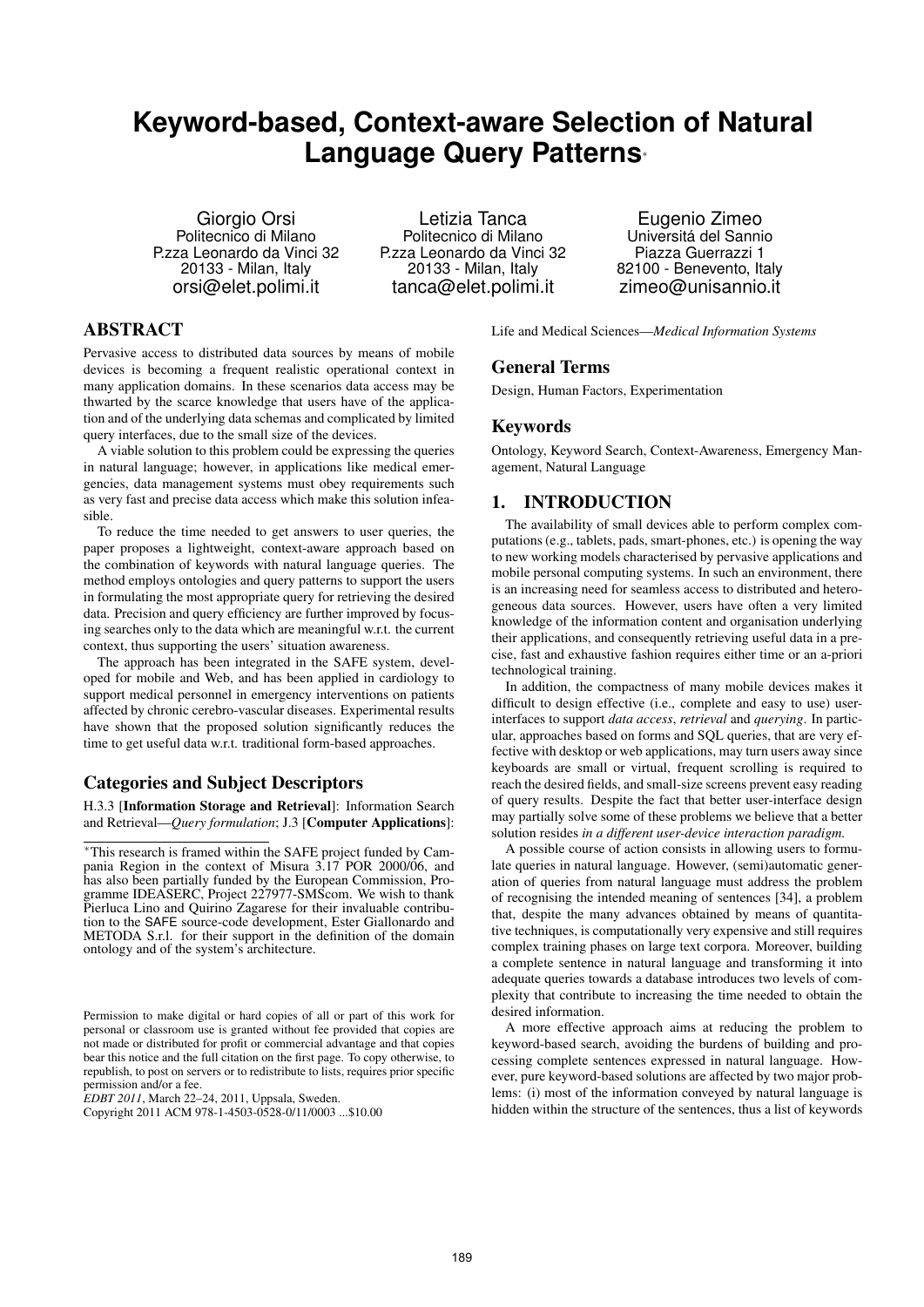has often an imprecise or ambiguous semantics; (ii) in order to input the keywords, the user must have at least an approximate idea of the available information. These are critical aspects in emergency situations, where speed and precision (in the sense of matching users' objectives) are of paramount importance, especially for naive users.

The paper proposes a lightweight approach to mobile search in emergency situations, based on semantic technologies and supported by context awareness. Ontologies are employed to match the keyword semantics against predefined query patterns, which are prompted to the users for them to identify the most appropriate query. Precision and speed are enhanced by exploiting contextawareness, which suggests a way for tailoring the ontology, and consequently query templates and searches, to the current context.

Our approach is particularly interesting in application scenarios that require flexibility in composing a query and high performance to access data in very short time. One such situation is the treatment of emergency in health-care environments and in particular in cardiology. Here, the fundamental information is represented by the patient's anamnesis that must be (i) accessed very fast and (ii) restricted to only those data that are pertinent to the current emergency situation, in order to avoid death or to affect severely (i.e., irrecoverably) the patient's health.

In such scenarios, each chronic patient is provided with a smartcard (SAFE-Card) that stores (i) medical information about the patient and (ii) suitable context meta-data that affect the way the medical data will be accessed by the system. A central organisation (e.g. a federation of health-care structures) provides access to a federated information system, when needed. This endpoint is reachable through the web by means of a GSM/UMTS connection reserved to emergency services. However, an essential requirement of SAFE is the capability to support the health-care personnel even in conditions of zero-connectivity with the central system.

SAFE prompts the user (a paramedic or a doctor) with a list of parametric query patterns expressed in natural language that are related to the keywords given as input. Once the user has identified the queries that s/he would like to execute, SAFE will answer them by using the data stored into the smart-card or by accessing the central information system (if reachable). Therefore, the approach can be used both in mobile and desktop-based scenarios, as described by the two following use cases:.

c1 *- mobile emergency*: a team of paramedics is sent to rescue an unconscious patient (owning a smart-card called "SAFE-Card") hit by a heart-stroke in an area with limited connectivity (i.e., no broadband over the cellular network). The paramedics are provided with mobile devices capable of reading the content of the SAFE-Card. With this equipment, they are able to retrieve as much information as possible about the patient's recent anamnesis (e.g., chronic diseases and subjection to heart-strokes) plus any information that could be of interest for handling the emergency  $-$  e.g., if the patient has had a cardio-stimulator planted, rather than employing a defibrillator the paramedics must resort to manual heart-massage, otherwise the discharge may damage the cardio-stimulator and the patient dies before reaching the hospital. Note that, in this situation, an easy interaction paradigm is somewhat mandatory since paramedics may have to interact with the device in difficult environments (rain, low visibility, etc.) possibly wearing gloves or single-handed.

c2*: - first aid and pre-surgery briefing*: a patient is carried to the first-aid department of a hospital after preliminary intervention in the ambulance during transportation. The paramedics at the hospital use the patient's SAFE-Card to immediately access his or her anamnesis through the SAFE Web application, and to

automatically book the needed clinical exams and the surgery room for a possible operation. The exams suggest to proceed with surgery within one day. The team is now discussing before doing surgery on the patient: the anaesthetist needs to access the SAFE Web application through a terminal in the briefing room, to retrieve the information about all the pharmacological treatments prescribed to the patient – e.g., if the patient is under therapy with vasodilator or anti-aggregating chemicals, the administration of any further drug that empowers the effect of these chemicals might lead to massive haemorrhages during the intervention, jeopardising the patient's life.

Both uses cases show the need for novel tools and technologies able to assist and expedite the access data which are meaningful w.r.t a given context. Accordingly, the main scientific contributions of the paper are: (i) an architecture for fast and adaptive keywordbased retrieval of medical information in emergency situations, (ii) a structure for Query Patterns associating a query in natural language with a query in a concrete query language. (iii) a contextaware, semantic ranking algorithm for Query Patterns w.r.t. an ordered set of keywords and (iv) an ontology-based context model suitable for a-priori definition of context-relevant areas in an ontology. An additional and important contribution is the implementation and the integration of the proposed techniques in a real system that supports fast and adaptive keyword-based retrieval of medical information in emergency situations.

We assume that the reader be familiar with relational databases and keyword-based search engines. Moreover, in the following sections we make an extensive use of ontologies. An ontology is a formal, conceptual specification of a domain of interests [16], modelled as a 4-tuple  $0 = \langle N_C, N_R, N_U, N_I \rangle$  where  $N_C$  is a set of concept names (i.e., classes or types), *NR* is a set of role names (i.e., binary relations between concepts),  $N_U$  is a set of attribute names (i.e., binary relations between a concept and a data-type) and  $N_I$  is a set of individual names (i.e., constants). In this paper we consider Description Logics (DLs) ontologies [4] structured as a pair  $\mathcal{KB} = \langle T, A \rangle$ , where *T* (the TBox) is a set of terminological axioms (i.e., intensional knowledge) involving elements in  $N_C \cup N_R \cup N_U$ , while *A* (the ABox) is a set of facts (i.e., extensional knowledge) about elements in *NI* .

The paper is organised as follows: Section 2 compares SAFE with the literature, analysing the main results of the works more related to the technique we propose. In Section 3 we go into the details of the keyword-based query answering approach adopted in SAFE while Section 4 describes how context-awareness is achieved by means of a context model, and its effect on the SAFE system. Finally, Section 5 is dedicated to the evaluation and experimental setting while Section 6 draws some conclusions and proposes some extensions to this work.

## 2. RELATED WORK

In SAFE we combine techniques coming from various research fields namely: information retrieval [5], databases [1] and pervasive, context-aware systems [15, 24].

Enabling a simple and intuitive access to databases is the domain of *keyword-based database querying* [13], a research area which is relatively recent for the database community, where the data are accessed through keywords instead of using structured query languages such as SQL. This approach has proved effective when the databases have complex, unknown or evolving schemata since the user does not need to know the logical structure of the underlying database. These techniques mainly result from the hybridisation of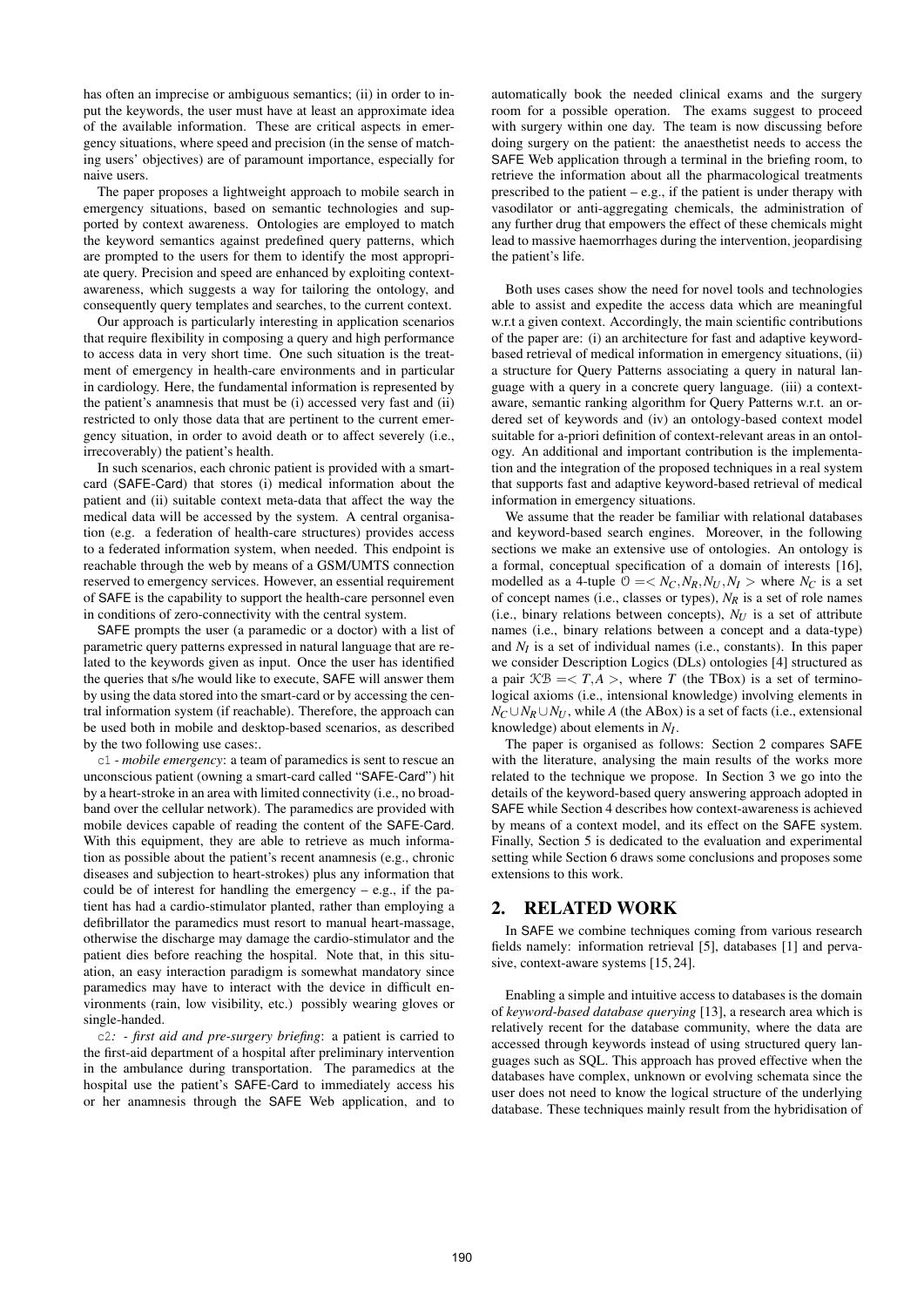databases with *information retrieval* (IR), where keywords are instead used for ranking and retrieve relevant documents from (large) collections. Relevant works on this topic include BANKS [6], DBXplorer [2], Discover [17], SQAK [31] and ObjectRank [18], where the user provides a set of keywords as input and the system returns, as answer, a set of *tuple-trees* i.e., inter-connected tuples that are related to *all and only* the keywords given as input. In all these proposals the returned tuples must match the keywords given as input thus increasing the precision of the answers. However, this semantics is considered too restrictive for most of the applications, since the user might not know the exact names of the entities s/he wants to query and this causes a limited recall especially when the database schema is unknown. In order to overcome this problem, taxonomy- and ontology-based approaches have been proposed. These use a reference semantic structure to enrich (i.e., expand) the set of keywords in order to retrieve also tuples that are not explicitly related to the original keywords (e.g., they are related to hyponyms of the keywords). Alternatively, approaches such as NaLIX [21] use natural language sentences instead of keywords. This reduces the uncertainty resulting from the intrinsic ambiguity of flat keywords but adds the burden of natural language processing, whose computational requirements are still unsuitable for mobile environments. An interesting approach bridging keywords and structured queries is that of QUICK [25], that proposes a *structured-keyword* query language where that explicitly uses domain relationships to relate the keywords. In particular, it is possible to explicitly represent typing (e.g., John  $is-a$  person) and relationships (e.g., Jimi Hendrix plays (guitar)). However, this language is limited to very particular structures (e.g., it can express only targets of a relation and not their subjects), while SAFE can automatically identify the relations between the keywords using the terms in the ontology. In particular the presence of a relation affects in the ontology with domain *disease* and range *system* will lead to suggesting the terms disease and system (along with their synonyms) whenever the keyword affect is typed into the system.

Differently from the above systems, SAFE cannot afford the luxury of inexact answers due to the particular constraints imposed by the emergency setting and, therefore, the queries that are eventually executed on the database are hand-made, structured query patterns. Keywords are used only to produce a ranking over the available query patterns that, in turn, carry a curated natural-language description of the semantics of the query. This eliminates the remaining uncertainty that can be introduced by the keyword matching processing that generates the ranking of the patterns.

Since keyword-based querying is schema-less, a natural issue is *keyword identification* i.e., users must be supported during the formulation of the keywords to avoid errors. In [14], the input keywords are auto-completed by looking-up the entire content of the database, and different scalable algorithm for this task are presented. However, in order to be efficient, these techniques require an additional memory consumption ranging from 200 to 300 megabytes for medium-sized databases (∼500k entries). Even the most space-efficient technique presented in [14] will require around 4 GBs of additional memory to deal with a large medical ontology such as SNOMED [30], that is at the limit of the memory capabilities of current mobile devices. In SAFE we go beyond auto-completion by providing the user with a set of related keywords based on the ontology and on the context of the user. Differently from taxonomy-based approaches we go beyond classic linguistic relationships by exploiting domain-specific relationships such as the property of a concept (i.e., the name or

SSN of a patient) and relationships between terms (e.g., the fact that a drug interacts with other substances).

When semantic technologies are combined with IR techniques we speak of *Semantic Search* [20, 26, 32]. In [19], a reference taxonomy is used to perform keyword-based querying over a database of medical records. Given a keyword, the system computes all the synonyms and hyponyms of the term given as input; these terms are then searched within the database using pre-defined queries. However, due to the storage model adopted for the ontology, this technique requires recursive SQL for ontology querying while, in SAFE, querying can be reduced to answering conjunctive queries that, differently from full SQL, can be answered very efficiently. Si-SEEKER [37] combines the IR engine of a RDBMS with a Semantic Search Algorithm that uses manually-generated textual annotations for the data. In both the previous approaches, only the sub-class relationships are taken into account, thus reducing the domain ontology to a simple taxonomy; we exploit a broader class of ontological relationships (with the aim of improving recall), while keeping a clear understanding of the influence that the expressive power of the adopted ontological language has on query processing efficiency. A related work in this sense is that of Search-WebDB [33] where the keywords are used to generate SPARQL conjunctive queries by exploring an RDF graph; such queries will be then answered over the same RDF graph. This approach is affected by the same ambiguity problem affecting the query generation techniques developed for relational databases since SPARQL is only a syntactic variant of non-recursive SQL. However, the the authors also propose a graph summarisation strategy to improve the graph exploration step required to derive the structured queries from the keywords. Since summarisation is affected by uncertainty, in SAFE we use an a-priori context-based tailoring of the ontology in order to explore the ontology graph efficiently for keyword matching.

The constraints imposed by the pervasive and mobile setting of some SAFE users, as well as the time constraints induced by the emergency situations to be managed, led us to study how to apply *Pervasive Data Management* [24] techniques to focus the searchspace of the queries while maintaining a decent response-time. The main solution was found in context-aware techniques.

The notion of *context*, formerly emerged in various fields of research like psychology and philosophy [12], has been recently studied also by the computer science community (in particular in the Knowledge Representation area [11, 35]), in order to find suitable models that can be used to embed the contextual dependency in software systems [9]. According to [15], we refer to context as *any information that can be used to characterise the situation of an entity*, where an entity is a person, a place, or an object that is considered as relevant for the interaction between a user and an application. Context-awareness is a very common tool in medical information systems especially when combined with IR techniques: [22] enriches a standard IR engine for medical documents with the UMLS ontology<sup>1</sup> and a context model. The ontology is used as a reference index; the terms in the documents are linked to the resources of the ontology to increase the recall of the retrieval process, while the context-model is used to annotate the documents with meta-data about the context of the document's author. In MISearch [28], a search engine for medical information, the context meta-data are extracted from the PHR (Patient Health Record) of the user. In this system, the original query is forwarded to Google and the contextual data are used to further filter and rank the search

<sup>1</sup>http://www.nlm.nih.gov/research/umls/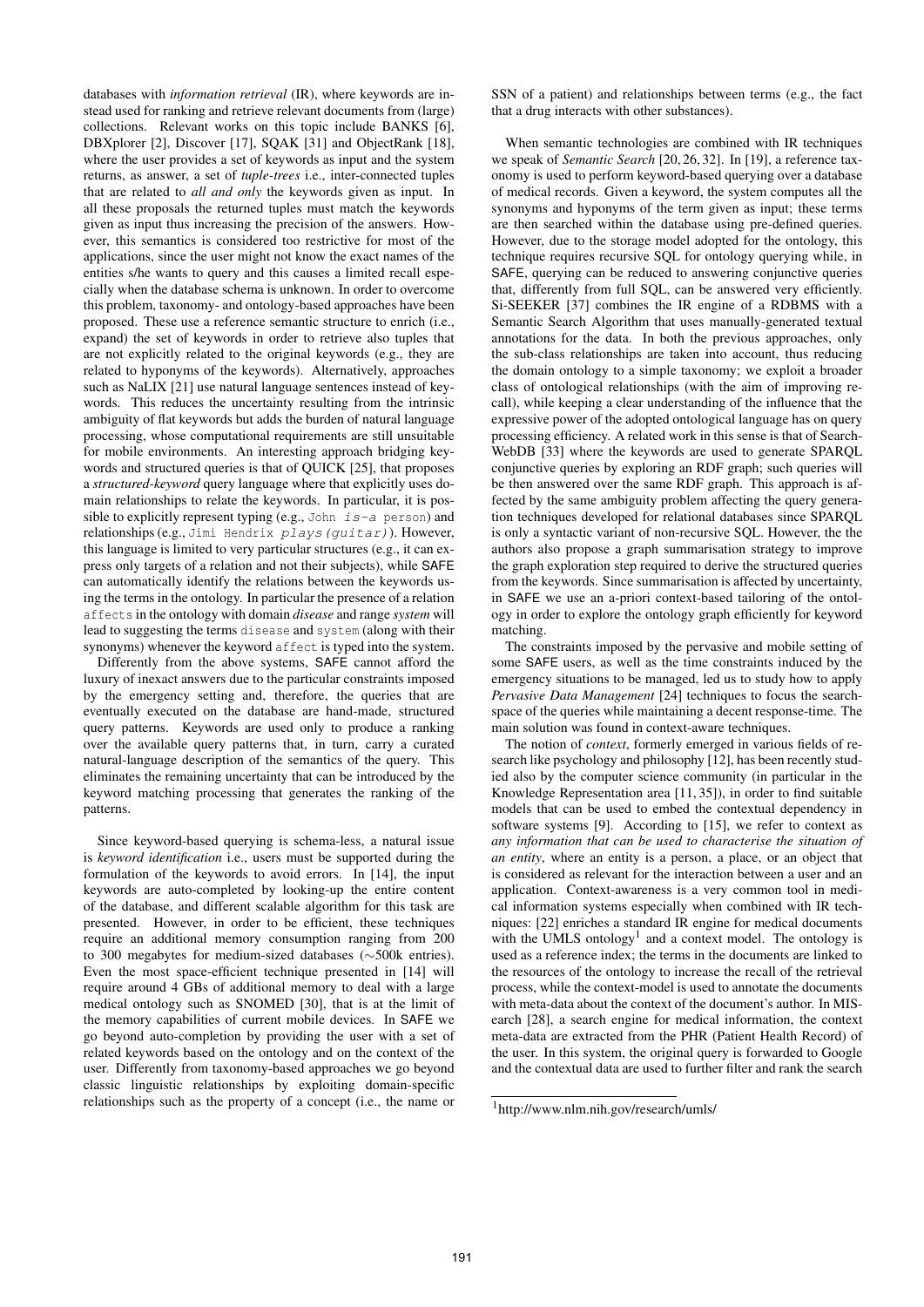results. In both [22] and [28], the context meta-data are biased toward either the document author's or the patient's perspective and they fail to represent other contexts of fruition of the information (e.g., the situation or the device capabilities). SAFE uses the information stored in the SAFE Card in a similar way, however its context-model, based on the one presented in [10], is much more expressive than those adopted in the previous two systems and can model all the necessary perspectives (i.e., situations) involving users, systems and applications.

# 3. FROM KEYWORDS TO QUERIES

SAFE receives as input a *sequence of keywords* and produces, as output, a *ranking over a set of query patterns*, possibly with a suggested assignment for their parameters.

A typical execution flow (Figure 1) starts with an ordered set of keywords  $\langle k_1,...,k_n \rangle$  given as inputs to one of the SAFE user applications (A). The keywords determine a ranking of the naturallanguage patterns  $\langle p_1,...,p_m \rangle$  that are proposed to the user along with a suggested assignment for their parameters (B). The user can then further specify/override the parameter assignments for the patterns  $\langle p_i, ..., p_j \rangle$  selected for execution (C). Afterwards, depending on the SAFE application being used, the corresponding queries  $\langle q_i, ..., q_j \rangle$  are answered using the chunks (D) or using the SPARQL Endpoint (E), in the case of using a mobile device or the Web-based application, respectively.

Keyword interpretation is based on their comparison with the resources of the *domain ontology* and on the *current context* of the user. The following data structures constitute the information backbone on which SAFE relies:

- the *domain ontology* (SAFE-DO) that extends the relational schema of the SAFE-DB by means of additional structures. The domain ontology is defined using OWL2-EL based on the description logic  $\mathcal{EL}^{++}$  [3], a DL for which query-answering remains tractable (i.e., PTIME in datacomplexity) while providing sufficient expressive power for the representation of medical and biological ontologies [29].
- A set of SAFE *chunks*, context-aware fragments of the domain ontology, which represent the data over which the queries are evaluated on the mobile device. Their ABox instances are retrieved from the SAFE-DB and kept cached on the mobile device. The TBox  $T_c$  of each chunk is determined at design-time while the corresponding ABox *Ac* is retrieved through the SAFE Context Server on-demand and materialised as triples on the file-system of the mobile device.
- a set of contextual specifications representing the different contexts the user can be in. Each context is associated with the chunk TBox *Tc* which must be considered in order to (i) suggest keywords to the user, (ii) compute the ranking of the queries and (iii) answer the queries. The context is modelled using the description logic  $ALCO(D)$ , that provides constructs like *qualified number restrictions* and others needed for modelling contexts.
- A set of configurable Query Patterns representing the associations between a query in natural language and a query pattern in SPARQL<sup>2</sup>, a query language for RDF<sup>3</sup>, which is actually a syntactic variant of the Relational Algebra fragment

of SQL [23]. In SAFE we consider *conjunctive* SPARQL queries, corresponding to the select-project-join queries of Relational Algebra. Query Patterns are thoroughly explained in Section 3.2



Figure 1: SAFE Architecture

In SAFE the queries, in SPARQL, are posed against the domain ontology – through the Web interface – or against the *chunks* – when operating in mobile contexts –. Then, they are translated into equivalent conjunctive queries and computed by resorting to the query-answering service of the Pellet reasoner<sup>4</sup>, embedded in SAFE and used every time a query is issued. The SPARQL endpoint is accessed only in two situations: (i) by the SAFE-Web Application in order to answer a query and (ii) by the SAFE Context Server in order to compute the chunk related to a context.

We now discuss in detail (i) how the keywords are "interpreted" by the system, (ii) how they are refined and (iii) how they contribute to the ranking of the query patterns.

## 3.1 Keyword-to-Ontology Matching

In SAFE, the input keywords are first refined using the ontology as a controlled vocabulary; then, other keywords are suggested to the user to better specify the query. An important aspect of the input mechanism adopted in SAFE is the possibility to specify as keywords both *search terms* (e.g., patient, drug, etc.) and *parameters* (e.g., John Smith, Diazepam, etc.). The system will leverage on the ontology and the type of the parameter (e.g., integer, string, etc.) to recognise whether a given keyword should be used to rank the patterns or as a value for a pattern's parameter field.

A sequence of *lemmas*  $w = \langle w_1, w_2, \dots, w_n \rangle$  is a *keyword* if the lemmas of *w* are considered as a unique concept by the user, e.g., a user might consider each of the two sequences of lemmas <heart stroke> and <low blood pressure> as a unique keyword or not. Both the mobile and the web applications in SAFE provide the users with the needed visual support in the GUIs in order to explicitly denote whether a sequence of lemmas is part of a unique keyword. This is different from classic IR where either every lemma is considered as a distinct keyword or compound keywords must be explicitly connected by means of boolean operators (i.e., AND, OR, NOT, etc.) or quotes. The SAFE keyword-interface accepts sets of keywords and uses them to retrieve a corresponding conjunctive query pattern from an existing collection. In this way, we

<sup>2</sup>http://www.w3.org/TR/rdf-sparql-query/

<sup>3</sup>http://www.w3.org/RDF/

<sup>4</sup>http://clarkparsia.com/pellet/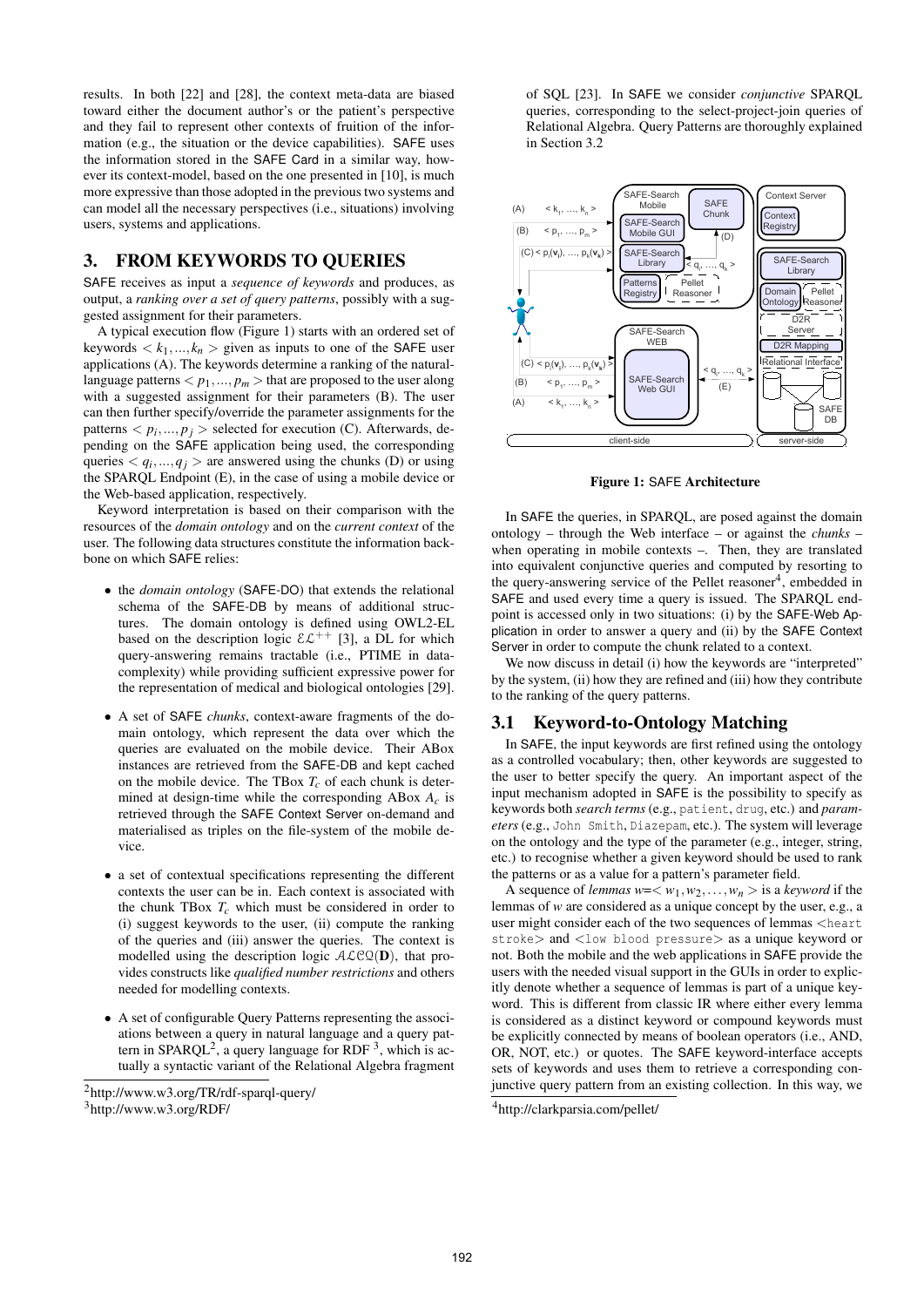can straightly associate the results of the search to the keywords typed as input.

A user keyword may be typed into the system by the user or picked from a set of suggested keywords usually related to the keywords already provided. The suggestion mechanism is contemporaneous to typing and operates as follows:

Let  $\mathcal{L}_{\mathcal{O}}$  be the set of all the labels (i.e., the natural language descriptions) associated with concepts and roles in the domain ontology  $\theta$  and  $\mathcal K$  and  $\mathcal S$  be two ordered sets of keywords. At each moment, K contains the keywords that have been already "confirmed" by the user while S contains the keywords that are being *suggested* to the user by the system. The function  $pos(k, \mathcal{K})$  denotes the position of a keyword *k* in S and it is used to suggest more pertinent keywords first to the user, while  $match^{JW}(s,t)$  denotes the Jaro-Winkler [36] distance between two strings *s* and *t*.

The sets  $K$  and  $S$  are initially both empty. Every time the user inputs a character, the system considers that character as part of a possible keyword *w* being typed by the user. During the typing process, the function  $match^{J\overline{W}}(w, l)$  is computed between the string *w* that is being typed in and each of the labels  $l \in \mathcal{L}_{\Omega}$ . The system adds to S the top-*m* labels *l* in the ontology for which *match*<sup>*JW*</sup> (*w*,*l*) > *t* – where *m* (i.e., the number of suggestions) and *t* (i.e., the similarity threshold) are defined at configuration time – and proposes them to the user; it is worth noting that, during this process, the ontology is used as a controlled dictionary of possible keywords. Whenever the user selects a keyword *k* from S, the string *w* is replaced by *k* that is, in turn, added to  $K$ . If the user does not select any of the suggested keywords from S and confirms the given input string *w* to be considered as a keyword, the system associates it with the resources in the ontology O whose labels are the best matches for *w*. If no  $l \in \mathcal{L}_{\Omega}$  exists such that *match*<sup>*JW*</sup> (*w*,*l*) > *t*, then *w* is interpreted as a possible *value* (i.e., a *hint*) for the parameters of the query patterns and it will not be associated with any resource in the ontology.

For each suggested keyword *k*, its position in *S* (i.e.,  $pos(k, \mathcal{K})$ ) is computed on the basis of (i) how frequently *k* has been used in past searches and (ii) how much *k* represents a pertinent concept w.r.t. the ontology resources associated with the other keywords in K.

The *usage frequency freq(k)* of a keyword  $k$  is computed through the analysis of the system's logs. Every time a keyword *k* is typed into the system, it is logged and added to the statistical base. The value of  $freq(k)$  is then computed as the number of times it has been used in a search over the total number of searches executed by the system.

The *pertinence* of a resource *r* w.r.t a generic set of keywords  $K$  (i.e., *pert*( $r$ ,  $K$ )) denotes how much  $r$  is related to the resources associated with the keywords contained in K.

Assume  $K=\{drug, ascriptin\}$  and the following ontology fragment:



where circles represent concepts, arrows represent roles and dotted rectangles represent data-types. The resources (concepts and roles) carry with the following labels:  $\mathcal{L}_{R_1} = \{ \text{drug}, \text{pharma} \}$ ceutical, medicinal},  $\mathcal{L}_{R_2}$ ={disease, condition, illness, sickness},  $\mathcal{L}_{R_3}$ ={treat, cure, heal},  $\mathcal{L}_{R_4}$ ={name},  $\mathcal{L}_{R_5}$ ={code}. The computation of the pertinence is carried out in three steps:

1. SAFE associates each keyword  $k$  with the resource  $r_k$  whose label is the best match for *k*. The association is established by first decorating each  $r \in \mathcal{O}$  with a property  $m_k(r)$ 

whose value is  $m(k) = max_{l \in \mathcal{L}_k} (match^{JW}(k, l))$  (i.e., the best match), where  $\mathcal{L}_k$  is the set of labels associated with the resource  $r$  in the ontology. Then,  $r_k$  is the resource such that  $m_k(r_k) = max_{r \in \Omega} m_k(r)$ . Notice that, whenever a keyword is selected by the user from the ordered set S of suggestions, the association is certain (i.e.,  $m(k) = 1$ ) since the selected keyword comes from those taken from those available in the ontology. With respect to the above example, we associate a property  $m_{drug}$  to  $R_1$  with value  $v = 1.0$  because the keyword matches perfectly a label from  $\mathcal{L}_{R_1}$ , while the keyword "ascriptin" (which is the name of a particular cardio-aspirin) is not associated to any of the ontological resources.

2. A subsequent phase progressively decorates the *neighbours*  $lt t_1, \ldots, t_n >$  of  $r_k$  in the ontology (i.e., resources directly connected to  $r_k$ ); for each  $j \in \{1, \ldots n\}$ , the value of  $m_k(t_j)$ is computed as  $m_k(t_j) = \sum_{t_i \in T}$  $\tau \cdot m_k(t_i)$  where *T* is the set of all the resources  $t_i$  which are in their turn directly connected to  $t_j$ , that is, the neighbourhood of  $t_j$ : intuitively,  $m_k(t_j)$  registers how much  $t_j$  is related to  $r_k$ . The decoration process is repeated for *n* hops, determining a set of resources that rep-

resents an area in the ontology that is related to  $r_k$ , and thus to the keyword *k*. The value of  $\tau$  takes into account the types of the resources (classes and properties) and determines an area in the ontology whose resources are somewhat related to the input key-

words. In the current version of SAFE, after experimental

Table 1: Decoration function (τ) coefficients.

trials, the values for  $\tau$  are set as in Table 1

| t;        |           |                                                                            |
|-----------|-----------|----------------------------------------------------------------------------|
| concept   | attribute | $m_k(t_i)$<br>$\frac{1}{2}$ #number of attributes of $t_i$                 |
| concept   | hyponym   | $m_k(t_i)$                                                                 |
| concept   | hypernym  | $m_k(t_i)$<br>$\frac{1}{2}$ #number of hypernyms of t <sub>i</sub>         |
| concept   | role      | m <sub>k</sub><br>$\frac{1}{2}$ #number of roles whose $t_i$ is the domain |
| attribute | domain    | $m_k(t_i)$                                                                 |
| role      | domain    | $m_k(t_i)$                                                                 |
| role      | range     | m <sub>k</sub>                                                             |

Instead, the choice of *n* is configurable on the basis of the structure of the domain ontology. In general, *n* is greater than zero and limited by the maximum path length identifiable in the ontology graph. The output of this process for the example above is the set of annotations  $\{(R_1, m_{drug}, 1.0), (R_2,$ *mdrug*, 0.25), (*R*3, *mdrug*, 0.5), (*R*4, *mdrug*, 0.5), (*R*5, *mdrug*,  $(0.25)$ .

3. The final step computes the pertinence w.r.t. K of each resource *r* (not necessarily associated with a keyword) that is simply the average among all the values of the properties *m<sup>k</sup>* (for each  $k \in \mathcal{K}$ ) decorating *r*.

$$
pert(r, \mathcal{K}) = avg_{k \in \mathcal{K}}(m_k(r))
$$
 (1)

With respect to the example above, due to the presence of a single keyword in  $K$  the pertinence values correspond to the values of *mdrug*.

Let now *RmathcalS* be the set of resources associated with the keywords  $k \in \mathcal{S}$ . For each  $k \in \mathcal{S}$ , its position is then determined through the function  $pos(k, \mathcal{S})$ , which is computed as a linear combination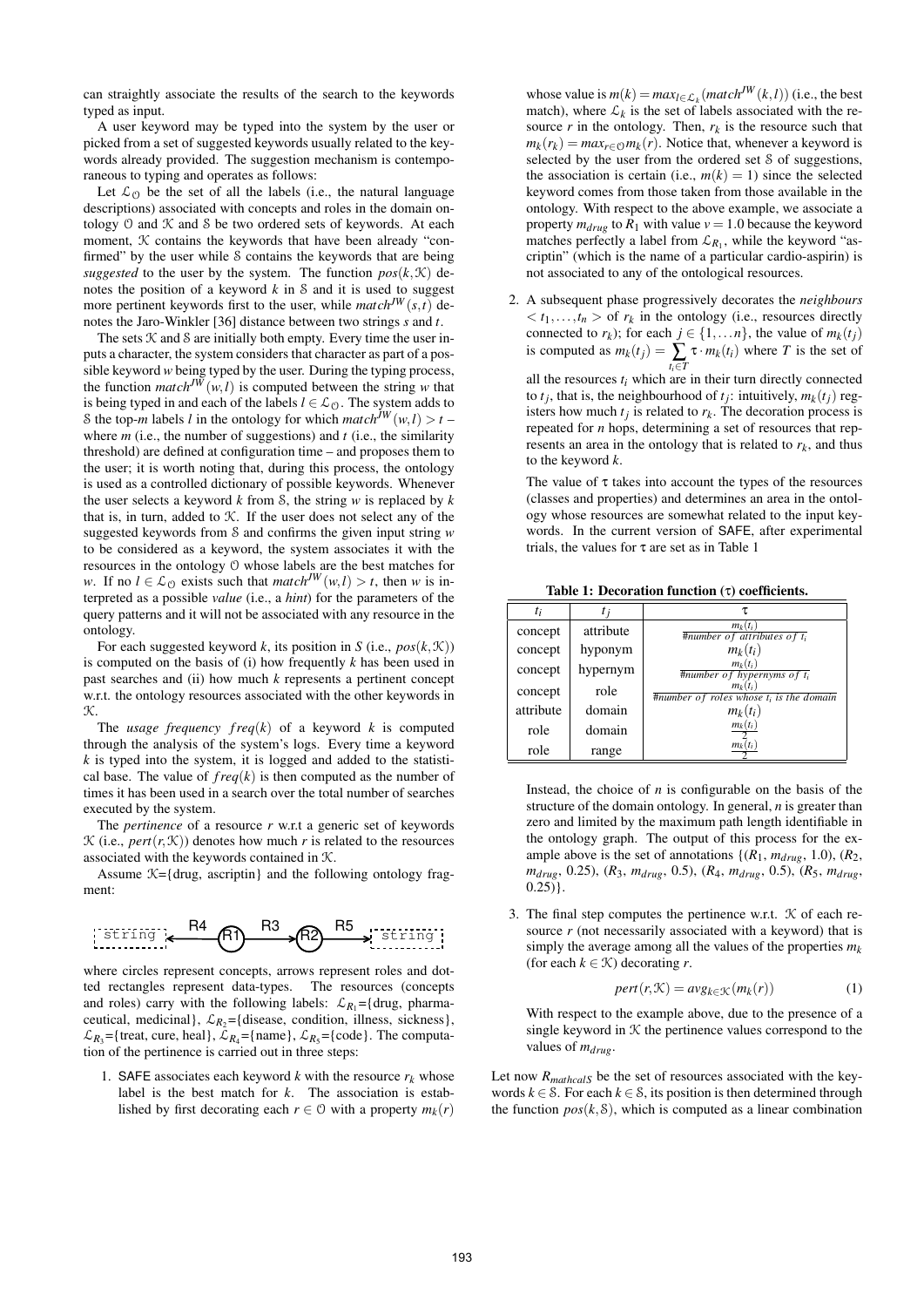of its frequency and of the pertinence value of the resource  $r_k$  associated with *k*:

$$
pos(k, \mathcal{K}) = avg_{r_k \in R_k}(pert(r_k, \mathcal{K})) + \beta(t) \cdot freq(k)
$$
 (2)

where  $\beta(t)$  is computed as  $\frac{1}{2} - \frac{1}{2 \cdot n}$  $\frac{1}{2 \cdot n(t)}$  and *n*(*t*) is the number of different keywords used in searches up to the instant *t*. Notice that  $n(t) > 0$  for each instant  $t > t_0$ . This factor is used to ensure that the statistical base is large enough before proposing a keyword on the basis of its usage frequency. In this way, the pertinence factor will be predominant in small statistical bases, while the two factors will be asymptotically considered as equally important, while

the system collects more keywords. Following the example above, if we assume  $\beta(t) = 0$  and  $n = 5$ , the set of suggested keywords is S={name, treat, cure, heal, condition} while the keyword "ascriptin" will be considered as a parameter value.

We are now going to describe how the pertinence of the resources affects the ranking of the query patterns.

## 3.2 Ontology-driven Query-Pattern Selection

In SAFE, all the queries are presented to the user in natural language. Each query in natural language is associated with a SPARQL query over the domain ontology through a pattern structure. Each pattern is enriched with suitable meta-data that specify the intended semantics of the natural language query that, in turn, determines whether or not a particular query should be shown to the user and its position in the ranking. Each *query pattern* is specified by the following elements:

*NL-Query*: encodes the natural-language query and its variables. As an example, consider the situation of the use-case c1 and the query: "show the risk factors leading to heart-stroke in John Smith's anamnesis". The corresponding *NL-Query* is: Show the risk factors leading to \$pat in \$id's anamnesis, where \$pat and \$id are variables to be bound.

*Variable Bindings:* in SAFE, each variable is associated with an XML datatype but it is possible to specify the admissible values to either (i) a default value, (ii) a set of possible values (i.e., enumeration) or (iii) a user-defined function.

*Formal Query:* encodes the SPARQL query associated with the NL-Query. The two queries share the variables defined in the variable bindings section, and the values fed into the NL-Query are transferred to the SPARQL query before its evaluation. Note that this separation is important since, in general, a very simple NL-Query might correspond to a complex SPARQL query.

*Formal Resources:* lists the ontology resources that specify the semantics of the NL-Query. These resources are used to determine how much a query is related to a set of keywords and its ranking among the results. The formal resources are also used to decouple the ranking process from the terms explicitly used in the SPARQL query thus making the ranking independent of the structure of the SPARQL query.

By leveraging on the value of *pertinence* associated to the formal resources it is now possible to determine whether a NL-Query should be shown to the user and in which position.

The ranking of a query pattern (denoted by  $ran(p)$ ) is determined by two factors: (i) the pertinence and the number of formal resources defined in the pattern, and (ii) the number and the types of the involved variables (i.e., the pattern parameters).

An easy way to compute  $ran(p)$  is to average over the pertinence of the formal resources specified in the query pattern and use this value to rank the patterns; given a set  $R_P(p)$  of formal resources assigned to *p*, the ranking based on average pertinence is computed as:

$$
ran(p) = \sum_{r_i \in R_P(p)} \frac{pert(r_i, \mathcal{K})}{|R_P(p)|} \tag{3}
$$

The formula above almost does the job, however, our experiments showed that this way of computing the ranking would penalise more general patterns referencing many resources (*broad patterns*) w.r.t. those patterns which reference few resources and are thus more precise (*narrow patterns*). For this reason we add to Equation 3 a normalisation factor as follows:

$$
ran^{norm}(p) = \mathbf{v} \cdot ran(p) \tag{4}
$$

where the value of v is defined as follows:

$$
\mathsf{v} = \frac{1 - |R_P(p)|}{|R_P(p)|} \cdot |R_P(p) \setminus R_k| + |R_P(p)| \tag{5}
$$

ν takes into account the number of resources directly associated with any keyword  $k$  (denoted by  $R_k$ ) and mentioned in the set of formal resources of the pattern. It leaves unaltered the ranking when  $R_k$  is empty while removes the dependency on the number of referenced resources when the pattern mentions only resources in *R<sup>k</sup>* .

Another situation to be taken care of arises when it is not possible to determine the position of a query pattern in the ranking by relying on the referenced resources only because they get the same value for  $ran(p)$ . When such conditions occur we rely on the "unmatched" keywords. As already introduced in Section 3.1, when it is not possible to find a resource in the ontology that matches through its labels a keyword given as input, the system considers that string as a possible value for the variables in the pattern (i.e., a *hint*). Hints are matched against the variables defined in the query pattern considering both the number of variables and the associated type. The pattern with the higher number of matches *dominates* (i.e., is shown before) the other patterns.

Once the NL-Queries correspondent to the patterns have been selected, the user chooses which queries have to be executed against the available data represented by the current chunk.

## 3.3 Adaptive Ranking

In the approach presented so far, given a set of keywords, the ranking of query patterns is determined only by the pertinence of the ontology resources associated to the keywords. However, with a simple extension, it is possible to make the ranking adaptive w.r.t the user interpretation of the input keywords.

This problem is generally known in Information Retrieval as *relevance feedback* [27] and the aim is to involve the user in the retrieval process by allowing him to explicitly denote a document as *relevant* or *un-relevant* w.r.t. the issued query; this information is then used to iteratively improve the retrieval process.

In SAFE, an important user feedback is the selection of a query that is not at the top of the ranking, meaning that the ranking process did not capture precisely the user interpretation of the input keywords. The idea is thus to define an additive correction factor for the ranking which integrates the history of the user's feedbacks during ranking computation, allowing SAFE to learn from the previous user experience. This form of feedback is known as *implicit feedback* since the user is not giving an explicit judgement on the relevance of the retrieved pattern. In addition, no other form of feedback would be acceptable due to the peculiar time-constraints imposed by the emergency scenario where SAFE is adopted.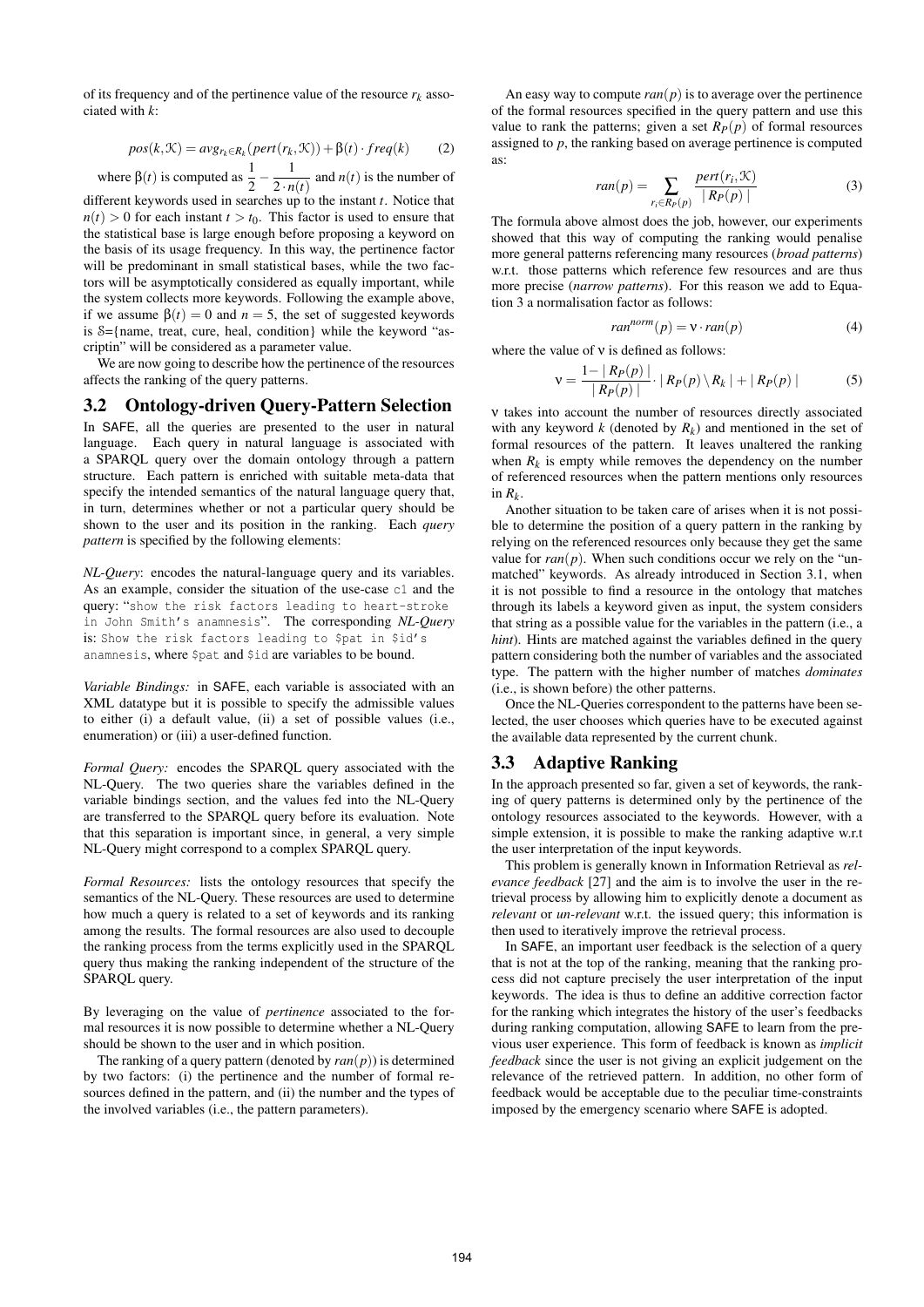First, SAFE computes the value  $\Delta = \text{ran}^{\text{norm}}(p_t) - \text{ran}^{\text{norm}}(p_s)$ , representing the difference between the ranking values of the topranked pattern and of the selected pattern. We believe ∆ can be assumed as a measure of the "gap" between the system's and the user's interpretation of the input keywords. The additive correction factor is then computed as follows for a given pattern  $p$ , a given set of keywords K and the current time instant *t*:

$$
exp(p, \mathcal{K}, t+1) = \eta \cdot \Delta + exp(p, \mathcal{K}, t)
$$
 (6)

where  $exp(p, \mathcal{K}, 0) = 0$  and  $\eta \in (0, 1]$  is the *learning rate* which determines how fast the SAFE system adapts to the user feedbacks. Also the value of  $\eta$  is determined experimentally, since a high learning rate could make the system too much subjected to user mistakes during the selection of queries, while a low learning rate could lead to a system that adapts with difficulty to the user feedbacks. The resulting formula for the determination of the ranking of a query pattern is the following:

$$
ran^{exp}(p) = ran^{norm}(p) + exp(p, \mathcal{K}, t)
$$
\n(7)

The techniques presented so far have been inspired by classical techniques adopted in Information Retrieval such as *query reformulation* and *expansion* [5]; however, in SAFE the keywords are eventually connected to the entities in the ontology and, therefore, to the formal resources present in the query patterns. This direct link between keywords and patterns makes the SAFE ranking much more precise w.r.t. traditional IR since the keywords are used more likely as indexes for the query patterns than as queries such is the normality in IR. In addition, traditional relevance-feedback techniques such as the Rocchio's algorithm [27] are known to be ineffective when the keywords' answer-sets are inherently disjunctive (e.g., <Patient, Drug>). This problem originates from the fact that in Rocchio-style algorithms, similar objects are traditionally assumed to belong to the same *cluster* identified by a keyword. On the contrary, in our approach the correction factor takes into account the entire set of keywords given as input thus limiting this problem.

#### 4. THE ROLE OF CONTEXT

Since most of the queries are answered over the chunks rather than through the federated information system, the correct design of the different  $T_c$ 's (i.e., the chunk's TBoxes) is of extreme importance in order to avoid too frequent context-switching and, as a consequence, deficiencies in accessing the wanted information during an emergency. Moreover, since SAFE's main aim is the fast and precise retrieval of medical information in order to provide the needed decision support to health-care professionals during medical emergencies, the prior identification of the subset of the available data that is relevant to a given situation (or *context*) may provide a decisive means to reduce the search-space during the computation of the ranking for query patterns.

We first introduce the structure of the context model and then proceed to the description of how context-awareness affects the ranking of the query patterns.

#### 4.1 The Context Model

It has been recognised [11] that knowledge has a contextual component, and that this component may be of use to extract and present the relevant chunks of knowledge, thus allowing for information filtering, focusing and reduction. Differently from other approaches to context-aware system design [9], we believe that the context in which information is managed is orthogonal with respect to what we might call "object information", and that as such it should be

treated. Consequently, we represent contexts by means of a *context model* which is completely independent of the information space, and whose relationship with it is clearly stated.

In a common-sense interpretation the context is perceived as a set of variables whose values may be of interest for an agent (human or artificial) because they influence its actions. As an example, the following attribute-value pairs:

role=paramedic, situation=car-crash, topic=equipment

may be used to characterise the context of a paramedic who takes in a car-crash rescue operation and has to select the appropriate equipment. However, given an application, not all the combinations of variables and value assignments are necessarily meaningful, e.g., the following pairs:

```
role=paramedic, situation=surgery, topic=equipment
```
characterise the unlikely situation of a paramedic taking part in a surgical operation.

In general, the precise definition of the *valid* combinations is obtained through a *context model* [8]. Within SAFE, we adopt the context model known as *Context Dimension Tree (CDT)* [10], formalized as an ontology. This model allows the application designer to specify all the possible (meaningful) contexts related to the application situation, including the association between each context and the part of the domain ontology which is relevant for that context.

Figure 2 shows the graphical representation of a CDT, modelling the possible contexts of SAFE. In this example context is analysed with respect to the dimensions (drawn as black nodes) which are common to most applications: the role, representing the user's role (e.g., General Practitioner, Lab technician, Hospital personnel, etc.), the situation he/she may be in, the query interface and the topic of interest. A dimension value (drawn as a white node) can be further analysed with respect to different viewpoints, generating further (sub-)dimensions in the tree structure. A value can be further specified by means of parameters (circled nodes) such as an identifier or a date. A context is a subtree of the CDT, obtained by appropriately choosing a set of (sub- )dimension values. The CDT designer is in charge of establishing which dimensions are appropriate for the current application domain and of specifying the correspondence between each context and the portion of the domain ontology that is relevant to it (called context-aware chunk).

A context-aware chunk or, simply, a *chunk* is a pair  $C = \langle$  $T_c$ , $A_c$  > where  $T_c$  is a subset of the terminological axioms of the domain ontology's TBox, while *Ac* is a subset of the domain ontology's ABox consistent with  $T_c$  (i.e.,  $A_c$  is a model for  $T_c$ ).

We represent the context model for SAFE in ontological terms introducing the following structures:

- the *context-vocabulary* defines the vocabulary (i.e., the metamodel) used to build the context models. This vocabulary is application-independent.
- the *context-model* is an instantiation of the contextvocabulary and defines the context model for the given application. In particular, the context-model specifies the (possibly hierarchical) context dimensions for the specific application, along with their possible values.
- the *contexts* are instantiations of the context-model and represents valid (i.e., consistent with the context model) contexts for a particular application.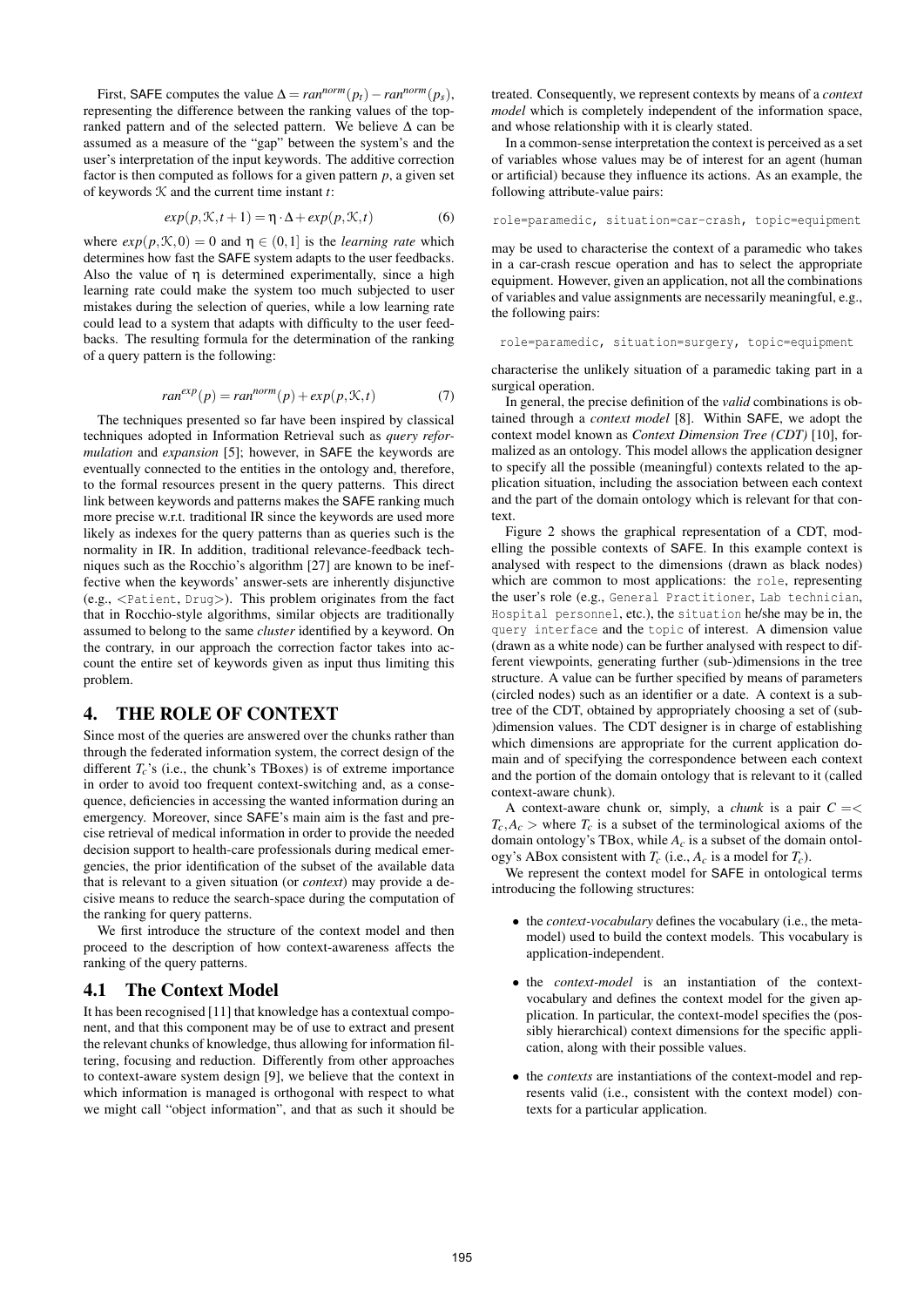

Figure 2: The Context Dimension Tree (CDT) for SAFE

• the *relevant-areas* represent the associations between a valid context *c* and the corresponding subset  $(T_c)$  of the domain ontology.

The context-vocabulary provides the building blocks for modelling concepts as: (i) *dimensions* and their values (e.g., time=recent, role=GP, pathology=cardio-vascular) and (ii) *parameters* and their values (e.g., \$m\_ID=65403, \$cardv\_ID=heart-stroke, etc.), in a word, to represent the structure and semantics of the context model. The full specification of the context-vocabulary is given in Table 2.

The concepts named as Dimension and Parameter represent the super-classes for all the possible dimensions and parameters of a context model, while the concepts named ActualDimension and ActualParameter model value assignments for dimensions and parameters. In a given model, the values will be instances of the concepts Value and xsd:AnyType (i.e., a generic XML Schema data-type) or their sub-classes; a Context is then defined as something for which there exists one or more dimension assignments.

The context-model ontology uses the resources of the contextvocabulary ontology to build an application-dependent context model. Consider, as an example, the fragment of the SAFE context model shown in Table 3. Statements of the form of (1) and (2) define the formal dimensions (e.g., topic) and the formal parameters (e.g., cev\_ID), while statements of the form of (3) constrain the valid value assignments for each dimension (e.g., situation may assume the value ambulance or emergency-room but not anamnesis. All the values also inherit from the vocabulary concept Value (see (4)). Statements of the form of (5) and (6) define the valid assignments for dimensions and parameters, constructing also the hierarchical structure of the context model since each dimension assignments has a reference to his parent in the model; finally statement (7) defines the structure of a SAFEContext as a restriction of the Context defined in the context-vocabulary. In this example, a Context for SAFE is one that may assume (among the others) as actual dimension the topic and hence also one of its specialisations such as pathology. Besides the topic dimension and its values and sub-dimensions, the context-model ontology contains the other dimensions of the CDT of Figure 2 along with their values.

It is now clear that the context-model ontology supports the representation of a certain (finite) number of valid contexts which correspond to different consistent ABoxes (i.e., models for the TBox) of the context-model ontology. An example of context consistent with the SAFE context model and the use-case c1 of Section 1 is shown in Table 4. Here we define the context for the use-case c1, where the paramedic in the ambulance is accessing the recent anamnesis of the patient through a mobile device. c1 is constituted by five dimensions (time, role, topic, interface and situation). The last column of Table 4 assigns, to each dimension, the value it takes in c1.

The relevant areas define the domain ontology resources that are "relevant" for a given context (i.e., the TBox  $T_c$  of a chunk). Basically, each context c is assigned to the fragment  $T_c$  of the ontology's TBox that has the property of containing all the resources needed to answer the user's queries when c is active. This assignment is manually-defined by an expert at design-time and stored in the relevant areas ontology. The association of a context to the corresponding  $T_c$  is constructed by means of the property inContext of the context-vocabulary ontology.

## 4.2 Context-Aware Pattern Ranking

Relevant areas can be exploited to improve the ranking of query patterns. At any moment, during the execution of the SAFE system, there exists a single *active context*. As already said, each context defines a precise set of resources (concepts and properties in the corresponding chunk's TBox) taken from the domain ontology that are somewhat related to the queries that a user may want to execute while operating in a given context; let us call this set of resources  $Rel(c)$  where *c* is the considered context. The ranking of a query pattern *p* is thus adapted as follows:

$$
ran^{ctx}(p) = \mathbf{v}^{ctx} \cdot ran(p) \cdot | Rel(c) \cap R_P(p) | \tag{8}
$$

where the correction factor  $ν^{ctx}$  adapts the multiplicative factor ν used in Equation 4 in order to take into account the relevant-area. ν *ctx* is computed as follows:

$$
\mathbf{v}^{ctx} = \frac{1 - \frac{Rel(c) \cap R_P(p)}{R_P(p)}}{\frac{Rel(c) \cap R_P(p)}{R_P(p)}} \cdot |R_P(p) \setminus R_k| + \frac{Rel(c) \cap R_P(p)}{R_P(p)} \quad (9)
$$

Roughly speaking, the value of the ranking depends now on the fraction of resources that are, at the same time, referenced by the pattern and mentioned in the chunk associated with the active contexts. Whenever a pattern does not reference any resource inside the relevant-area, the computed ranking is equal to zero and the pattern will be shown at the bottom of the ranking. On the contrary, when the pattern references only resources in the relevant-area, the ranking is equal to the sum of the values of pertinence of the referenced resources plus one. As it can be seen, the new ranking prefers patterns whose referenced resources are in the w.r.t patterns whose referenced resources are sources of pertinence.

#### 4.3 Chunk Computation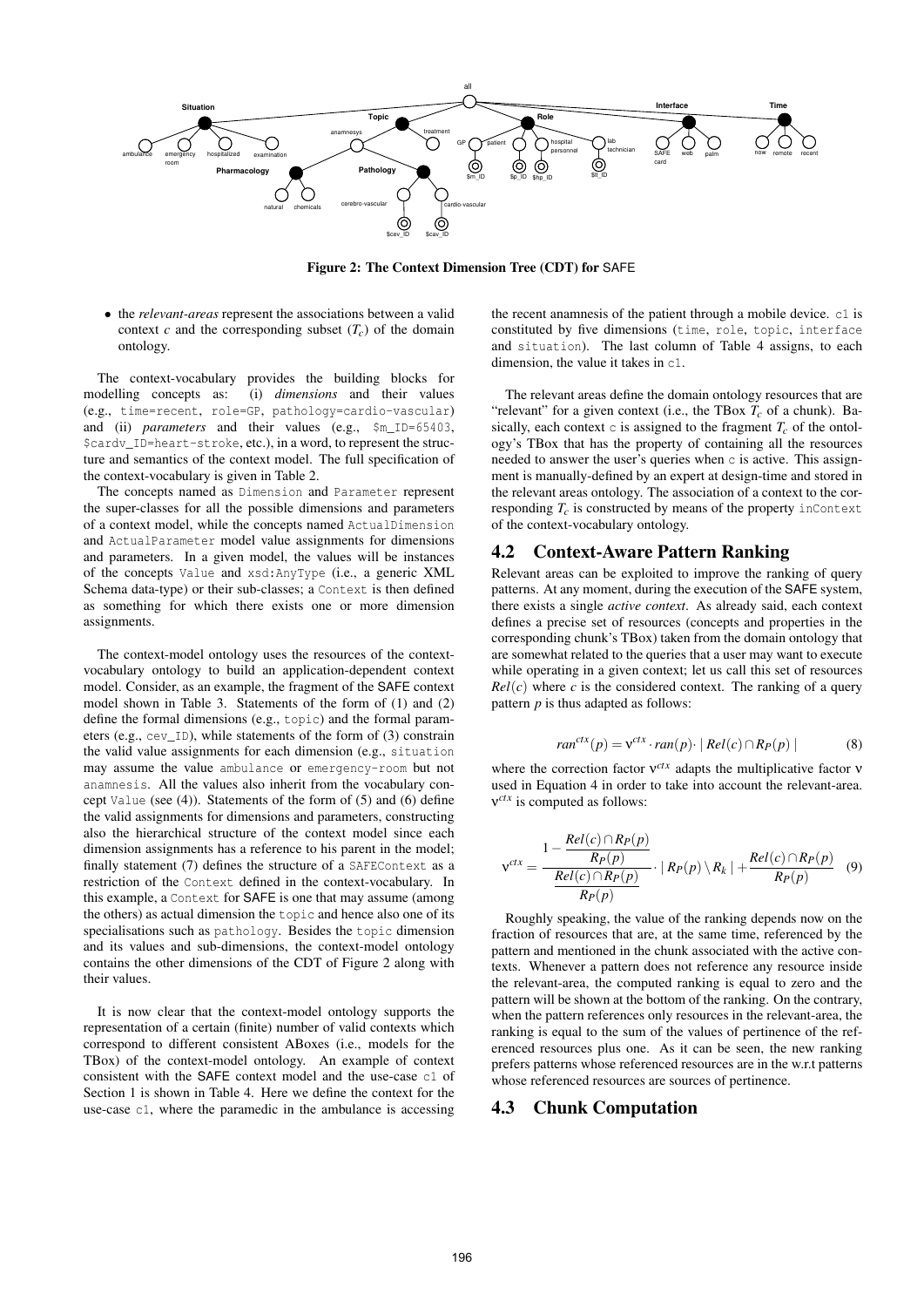#### Table 2: The context-vocabulary ontology

| ActualDimension | $\exists$ -1 formalDimension.Dimension $\Box$ $\exists$ -1 dimension Value. Value $\Box$ $\exists$ -1 hasDimension $\Box$ ActualDimension |
|-----------------|-------------------------------------------------------------------------------------------------------------------------------------------|
| ActualParameter | $\exists_{-1}$ formalParameter.Parameter $\Box$ $\exists_{-1}$ parameterValue.AnyType $\Box \exists_{-1}$ hasParameter $\Box$ Value       |
| Context         | $\exists$ <sub>-1</sub> hasDimension.ActualDimension                                                                                      |

|  |  | Table 3: A fragment of the SAFE context model |  |  |  |  |
|--|--|-----------------------------------------------|--|--|--|--|
|--|--|-----------------------------------------------|--|--|--|--|

| $(1a)$ Dimension(situation)                                                                                                              | (3a) Situation(ambulance)                                                                              | $(4a)$ Situation $\Box$ Value                                                                                                                              |  |  |
|------------------------------------------------------------------------------------------------------------------------------------------|--------------------------------------------------------------------------------------------------------|------------------------------------------------------------------------------------------------------------------------------------------------------------|--|--|
| $(1b)$ Dimension $(topic)$                                                                                                               | (3b) Situation (emergency-room)                                                                        | $(4b)$ Topic $\Box$ Value                                                                                                                                  |  |  |
| $(1c)$ Dimension(pathology)                                                                                                              | (3c) Topic(anamnesis)                                                                                  | $(4c)$ Pathology $\Box$ Value                                                                                                                              |  |  |
|                                                                                                                                          | (3d) Topic(treatment)                                                                                  |                                                                                                                                                            |  |  |
| (2a) FormalParameter(cev ID)                                                                                                             | (3e) Pathology (cardio Vascular)                                                                       |                                                                                                                                                            |  |  |
| $(2b)$ FormalParameter(cav ID)                                                                                                           | (3f) Pathology (cerebro Vascular)                                                                      |                                                                                                                                                            |  |  |
|                                                                                                                                          |                                                                                                        |                                                                                                                                                            |  |  |
| (5a) Actual Situation $\Box$                                                                                                             |                                                                                                        | ActualDimension $\Box$ 3dimensionValue.Situation $\Box$ 3formalDimension.{situation}                                                                       |  |  |
|                                                                                                                                          | $\Box$ $\exists$ hasDimension $\Box$ (ActualDimension $\Box$ $\exists$ dimensionValue.{all})           |                                                                                                                                                            |  |  |
| $(5b)$ ActualTopic $\Box$                                                                                                                | ActualDimension □ ∃dimensionValue.Topic □ ∃formalDimension.{topic}                                     |                                                                                                                                                            |  |  |
|                                                                                                                                          | $\Box$ 3hasDimension $\Box$ (ActualDimension $\Box$ 3dimension Value. {all })                          |                                                                                                                                                            |  |  |
| $(5c)$ ActualPathology $\Box$                                                                                                            | ActualDimension $\Box$ $\exists$ dimensionValue.Pathology $\Box$ $\exists$ formalDimension.{pathology} |                                                                                                                                                            |  |  |
|                                                                                                                                          | $\Box$ $\exists$ hasDimension $\Box$ (ActualTopic $\Box$ $\exists$ dimension Value. {anamnesys})       |                                                                                                                                                            |  |  |
|                                                                                                                                          |                                                                                                        |                                                                                                                                                            |  |  |
| (6a) ActualParCerebroVascular $\Box$                                                                                                     |                                                                                                        | ActualParameter $\Box$ $\exists$ parameterValue.XSDString $\Box$ $\exists$ formalParameter.{cev ID} $\Box$ $\exists$ hasParameter $\Box$ {cerebroVascular} |  |  |
| (6b) ActualParCardioVascular $\Box$                                                                                                      |                                                                                                        | ActualParameter ∩ ∃parameterValue.XSDString ∩ ∃formalParameter.{cav ID} ∩ ∃hasParameter - {cardioVascular}                                                 |  |  |
|                                                                                                                                          |                                                                                                        |                                                                                                                                                            |  |  |
| (7) SAFEContext $\Box$ Context $\Box \ldots \Box$ All as Dimension. Actual Situation $\Box$ All as Dimension. Actual Topic $\Box \ldots$ |                                                                                                        |                                                                                                                                                            |  |  |

Table 4: SAFE Context Configuration for c1

| SAFEContext(c1)                  |                                 |                                                 |
|----------------------------------|---------------------------------|-------------------------------------------------|
| hasDimension(c1, c1 time)        | ActualTime(c1 time)             | timeValue(c1 time, recent)                      |
| hasDimension(c1, c1, role)       | $ActualRole(c1$ role)           | roleValue(c1_role, paramedic)                   |
| $hasDimension(c1, c1$ pathology) | ActualPathology(c1_pathology)   | $dimensionValue(c1$ pathology, cardio Vascular) |
| hasDimension(c1, c1 situation)   | Actual Situation (c1 situation) | dimensionValue(c1_situation, ambulance)         |
| $hasDimension(c1, c1$ interface) | ActualInterface(c1 interface)   | $dimensionValue(c1_interface, palm)$            |

The context plays a predominant role also in the definition of the chunk TBoxes. As discussed in Section 1, SAFE queries are mostly answered over the chunks rather than through the SPARQL Endpoint; each chunk is constructed using one or more queries over the domain ontology that retrieve the chunk's ABox *Ac*.

These queries are intentionally *wide*, in the sense that their are not meant to answer to a query but, rather, to retrieve all the instances from the SPARQL Endpoint that constitute a model for the resources defined in  $T_c$ . If the  $T_c$ 's have been defined correctly, at any moment the data needed to answer the queries will be contained in some chunk associated with the active contexts. Whenever the active context changes, the mobile device signals a context-switch to the system; the new chunks will be downloaded by querying the system and stored on the mobile device for subsequent querying.

It is important to note that, whenever the chunk is computed, the entire domain ontology and all the instances in the SAFE-DB are used; the answers are then complete in the sense of logical completeness. As a consequence, while the chunk's TBox is a projection of the resources in the domain ontology, all the facts (included those implicit in the knowledge base) have been made explicit in the chunk. As an example, consider a small domain ontology with only one class hierarchy constituted by a concept Person and two sub-classes Physician and Paramedic. Let  $T_c$  be the relevant area for some context  $\epsilon$  containing just the hierarchy between the classes Person and Physician. The  $A_c$  corresponding to  $T_c$  will not represent the class Paramedics but will contain all the instances of persons (paramedics included) because *Ac* has been computed using the domain ontology and not just *Tc*.

## 5. EXPERIMENTATION

In this section, the SAFE approach is evaluated by discussing the results of an empirical experiment based on a first implementation of the system. The section is divided into three parts: the first one describes the testbeds, the second one presents the method used for the experiment and its setting, and the third part reports on the resulting times and their break down.

#### 5.1 Testbeds

SAFE has been implemented both for the Web, by resorting to recent technologies for enterprise applications, and for Maemo Linux<sup>5</sup> mobile devices such as the Nokia Smartphones N810 and N900. Due to the absence in literature of similar implementations, we decided to compare the SAFE approach with a Web-based reimplementation of a traditional form-based application currently used by the cardiology unit of a public hospital that collaborated in the development and the experimentation of the system. For this reason, only the Web version (which is the SAFE worst case) of the semantics-based GUI was adopted for the experimentation in a scenario similar to the one described in the c2 use-case of Section 1.

The overall SAFE implementation is composed of the following components (the first three ones are from third-parties):

- A federated relational database, SAFE DB, containing (among the others) data about patients, health-care personnel, health-care structures, diseases, procedures etc.
- An instance of the D2R-Server [7] along with its SPARQL endpoint exposing a domain ontology which describes the

<sup>5</sup>http://maemo.org/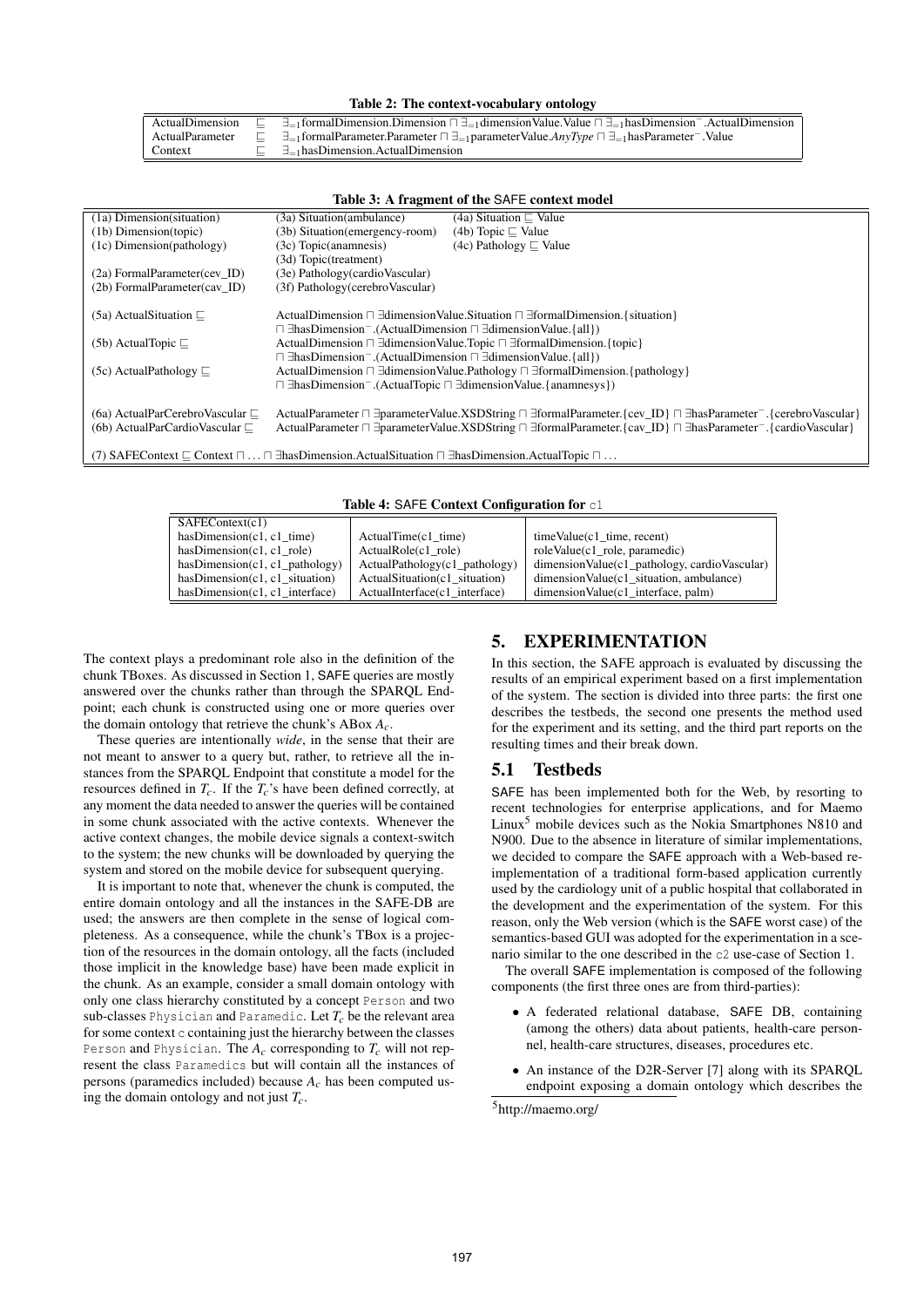resources needed in SAFE. The D2R-Server acts as an interface between the SAFE DB and the SAFE user applications, virtualising the DB as an RDF graph.

- The Pellet OWL 2 reasoner.
- The SAFESearchLib, implementing the algorithm for semantic search and for managing query patterns and contexts. It exploits a SPARQL endpoint to submit queries to the D2R server.
- The SAFE-Mobile, implementing the keyword-based graphical query interface for mobile devices and the related application logic.
- The SAFE-Web/Semantics, implementing the keywordbased interface for Web-based desktops, and a scalable application logic hosted by an application server (JBoss<sup>6</sup>). The client-side implementation is based on the SEAM<sup>7</sup> and OpenLaszlo<sup>8</sup> frameworks, to offer a GUI for search (formand semantics-based, respecively). The connection between OpenLaszlo views and the application logic is based on the framework EU4RIA<sup>9</sup>.
- The SAFE-Web/Forms, implementing a pre-existing application of the hospital. It is characterised by a number of forms that collect and group cohesive data extracted from a remote DB. Users can navigate among these forms by selecting tabs.
- The SAFE Context Server, implementing the context-switch services needed to generate a suitable chunk when requested by the mobile application in the case of changes of the operative contexts. The context specifications are sent to the SAFE Context Server, which accesses a registry containing the associations between the context and a suitable SPARQL query able to retrieve the corresponding chunk from the domain ontology, stored in the mobile device.

# 5.2 Experimental setting

The objective of the experiment was the evaluation of the time for accessing to specific medical information of a patient in a realistic scenario, starting from off-line queries expressed in natural language that emulate the questions that the medical personnel would ask the patient during an emergency intervention (see Table 5).

The experiment involved ten people, with a sufficient knowledge of the domain but without a previous knowledge of the two systems they would use. The storage of query patterns was initially populated with one hundred queries whereas the database contained information related to about one thousand patients. The domain ontology adopted for the experiment is composed of 35 classes, 55 object properties, 77 data properties.

Since the aim of the paper is not improving query-processing performance but increasing the ability of the system to quickly suggest the best queries to be submitted to the system in order to obtain the desired data, we adopted a minimal deployment on a client/server system. As for any other client/server application, scalable servers will be of paramount importance when many users will use the system at the same time. Note that the appropriate scalability level can be easily achieved by replicating the application logic for each user and exploiting a scalable hardware with server replicas.

#### Table 5: Natural Language Queries

| ID  | Ouery                                                                    |
|-----|--------------------------------------------------------------------------|
| 1.  | Find phone contacts of the patient                                       |
| 2.  | Verify whether the patient has risk factors tied to the family anamnesis |
| 3.  | Verify whether the patient uses drugs                                    |
| 4.  | Verify whether the patient registered high stress situations             |
| 5.  | Verify whether the the patient is overweight                             |
| 6.  | Verify whether the patient is a smoker                                   |
| 7.  | Show possible heart problems in infancy age.                             |
| 8.  | Show possible heart problems related to the last years                   |
| 9.  | Show possible recent heart problems                                      |
| 10. | Find anamnesis tied to the habits of the patient                         |
| 11. | Show correlations between patient's pathologies and the family anamnesis |
| 12. | Verify whether the patient is under pharmacological therapy              |
| 13. | Find addresses to use for contacting the patient's relatives             |
| 14. | Verify whether the patient frequently uses alcohol                       |
| 15. | Show all the diseases occurred to the patient during his/her infancy     |
| 16. | Show the diseases occurred in the last months                            |
| 17. | Show all the diseases occurred to the patient                            |
| 18. | Show possible diseases occurred in the last months                       |

However, to understand the effects of the different algorithms implemented, besides measuring the overall time (*aT*) for accessing data, we inserted some probes in the code in order to break down this time in its main components:

19. Find the contacts of all the doctors who follow the patient

- *Thinking time* (*thT*) is the time users spend deciding the actions they have to perform onto the application GUI to obtain the desired results.
- *Keyword-to-pertinence time* (*kpT*) is the time from the typing of the first character of a keyword to the assignment of scores to the concepts that are pertinent with the keyword itself.
- *Score and rank time* (*srT*) is the time spent to assign a score to each query pattern stored in the system and to arrange the order of the queries from the highest score to the lowest one.
- *Query execution time* (*qeT*) is the time from the submission of a SPARQL query to the retrieval of the data from the DB.
- *Communication time* (*coT*) is the time spent for the communication between the client and the server.

To reduce the overhead due to reasoning, semantic indexing is applied every time the ontology changes. The indexing is used to pre-compute the pertinence coefficients of each concept of the ontology.

# 5.3 Evaluation

Each person received five queries, randomly extracted from the pool of queries shown in Table 5 and started to search for the desired information by using the first form-based application and then the semantics-based one. A timer was started before reading each query and stopped at the end when the desired information was found.

During the experiment, the people behaved in different ways: (1) with the form-based application, they navigated among tabs to reach the right view; (2) in the other case, they inserted one or more keywords to obtain the desired queries in natural language and, after the selection of one or more of these queries, the desired information. Whenever additional information was needed, more than one pattern and the related SPARQL queries were executed in parallel.

In 65% of cases, the selected queries were found on top of the ranked list; in 25% of cases, users found the query in the second position whereas in the remaining 10%, the desired query was shown

<sup>6</sup>http://www.jboss.org/

<sup>7</sup>http://seamframework.org/

<sup>8</sup>http://www.openlaszlo.org/

<sup>9</sup>http://eu4ria.googlecode.com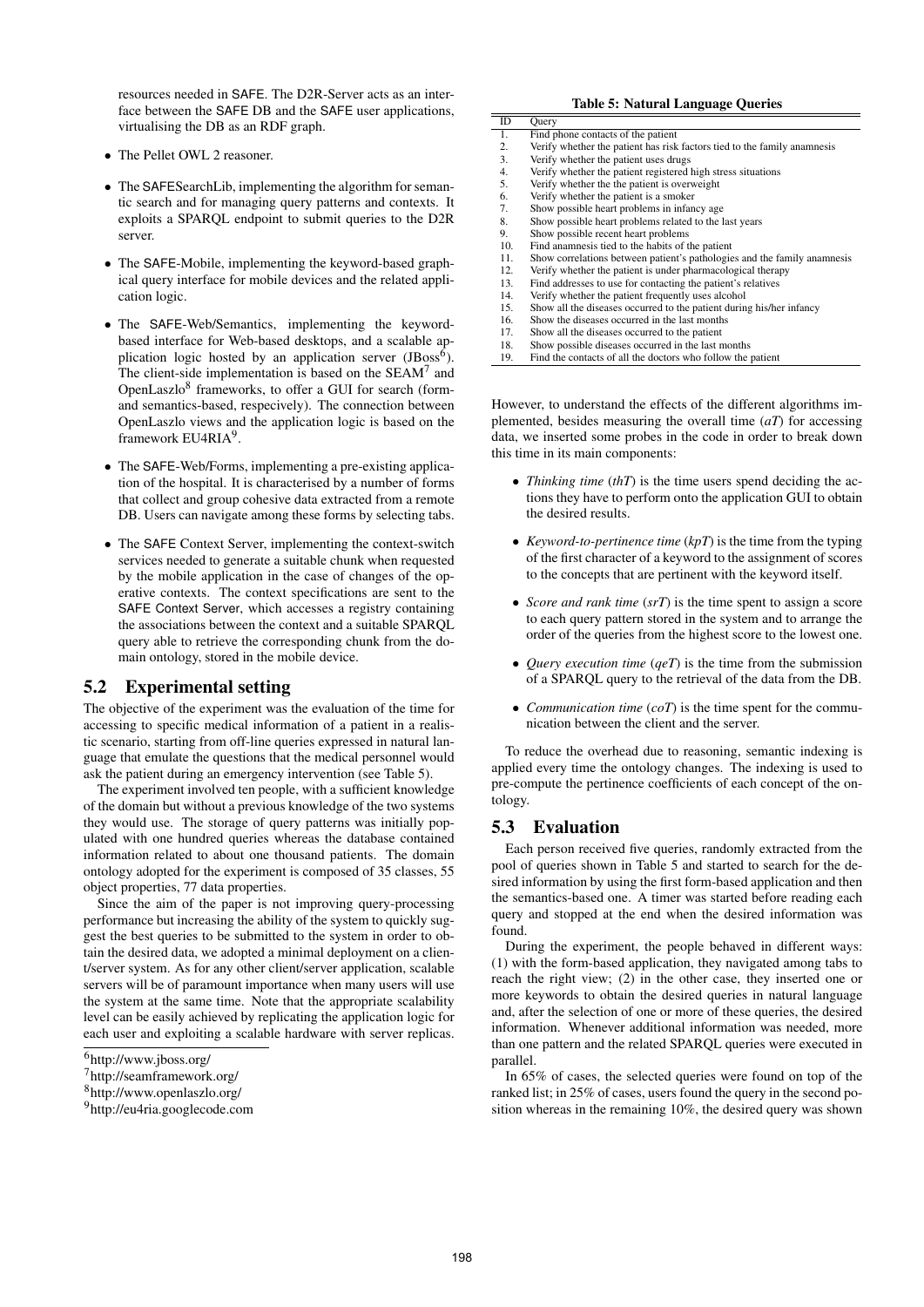after the second position but always in the list of query patterns visualised without any scrolling. As concerning adaptation, it is worth noting that the convergence towards the top score depends on the learning coefficient  $(\eta)$ : a query is moved to the top of the list in at least 1/η iterations.

In several cases people were not able to find the searched information with the form-based application, whereas with the semantics-based approach data were found in a precise and more focused fashion, by showing only the results tied to the selected query patterns.

The main quantitative results of the experiment are shown in Table 6 that also reports on the access time breakdown for semantic search. The presence of zeros in columns kpT and srT for some rows means that in those cases users found the desired queries without typing any keyword. However, also in other cases both kbT and srT are always very short. More time (about 1 sec) is spent for querying data through a SPARQL query while the main contribution is due to thT.

Table 6: SAFE Human-Computer Interaction Evaluation

| Query             | Form            | Semantics       |                                   |                  |                   |              |                 |
|-------------------|-----------------|-----------------|-----------------------------------|------------------|-------------------|--------------|-----------------|
| ID                | aT(s)           | aT(s)           | $\text{thT}\left(\text{s}\right)$ | kpT (ms)         | $srT$ (ms)        | $qeT$ (ms)   | $coT$ (ms)      |
| Candidate 1       |                 |                 |                                   |                  |                   |              |                 |
| 7                 | 72              | 30              | 28.7                              | $\overline{0}$   | $\overline{0}$    | 1231         | 60              |
| 10                | 57              | 11              | 10.1                              | $\boldsymbol{0}$ | $\boldsymbol{0}$  | 803          | 78              |
| $\overline{c}$    | 16              | $\overline{4}$  | 2.6                               | 1.6              | 25.9              | 1258         | 69              |
| 5                 | 27              | 24              | 22.9                              | $\bf{0}$         | $\boldsymbol{0}$  | 962          | 87              |
| 17                | 32              | 58              | 56.8                              | 1.6              | 66                | 1093         | 69              |
| Candidate 2       |                 |                 |                                   |                  |                   |              |                 |
| $\overline{1}$    | 10              | 3               | 3.3                               |                  | 59                |              |                 |
| 3                 |                 |                 |                                   | 1.6              |                   | 1535         | 66<br>75        |
|                   | 122             | 11              | 10.2                              | $\boldsymbol{0}$ | $\boldsymbol{0}$  | 713          |                 |
| 13                | 17              | 6               | 5.2                               | 2.6              | 34.5              | 695          | 69              |
| 16                | 41              | 24              | 2.3                               | 1.3              | 59                | 1039         | 75              |
| 18                | 44              | 16              | 1.5                               | 1.3              | 58                | 581          | 84              |
| Candidate 3       |                 |                 |                                   |                  |                   |              |                 |
| 3                 | 111             | 21              | 20.2                              | $\overline{0}$   | $\overline{0}$    | 667          | 81              |
| $\tau$            | 40              | 21              | 19.8                              | $\boldsymbol{0}$ | $\boldsymbol{0}$  | 1153         | 75              |
| 11                | 26              | 12              | 11.2                              | 1.7              | 79                | 658          | 72              |
| 14                | 8               | 10              | 9.2                               | $\boldsymbol{0}$ | $\boldsymbol{0}$  | 662          | 114             |
| 15                | 31              | 18              | 16.7                              | 1.8              | 91                | 1146         | 72              |
| Candidate 4       |                 |                 |                                   |                  |                   |              |                 |
| $\overline{4}$    | 110             | $\overline{11}$ | 9.7                               | $\overline{0}$   | $\overline{0}$    | 1199         | 84              |
| 6                 | 20              | 12              | 11.1                              | $\boldsymbol{0}$ | $\bf{0}$          | 704          | 96              |
| 12                | 37              | 10              | 9.17                              | 1.9              | 40.9              | 715          | 75              |
| 17                | 25              | 38              | 36.8                              | 1.9              | 110               | 977          | 108             |
| 19                | 71              | $\tau$          | 5.9                               | 3.9              | 49.9              | 982          | 84              |
| Candidate 5       |                 |                 |                                   |                  |                   |              |                 |
| $\overline{1}$    | $\overline{27}$ | $\overline{9}$  | 8.1                               | 1.6              | $\overline{21.8}$ | 765          | $\overline{72}$ |
| $\tau$            | 33              | 22              | 21.1                              | 1.3              | 118               | 704          | 87              |
| 8                 | 21              | 35              | 34.3                              | $\boldsymbol{0}$ | $\boldsymbol{0}$  | 620          | 84              |
| 10                | 67              | 25              | 23.8                              | $\boldsymbol{0}$ | $\bf{0}$          | 1139         | 81              |
| 14                | 23              | 15              | 14.3                              | $\boldsymbol{0}$ | $\overline{0}$    | 603          | 75              |
| Candidate 6       |                 |                 |                                   |                  |                   |              |                 |
| 3                 | 164             | 24              | 23                                | $\overline{0}$   | $\overline{0}$    | 859          | 87              |
| 6                 | 54              | 13              | 11.9                              | 1.5              | 19.5              | 1018         | 78              |
| 9                 | 22              | 34              | 32.8                              | $\boldsymbol{0}$ | $\boldsymbol{0}$  | 1044         | 123             |
| 12                | 55              | $\overline{7}$  | 5.9                               | 1.4              | 25.1              | 959          | 78              |
| 13                | 25              | 8               | 6.8                               | 1.3              | 19.5              | 1117         | 87              |
| Candidate 7       |                 |                 |                                   |                  |                   |              |                 |
|                   | 117             | $\overline{20}$ | 19.2                              | $\overline{0}$   | $\overline{0}$    | 683          | 84              |
| $\overline{\tau}$ | 37              | 18              | 17.1                              | 1.2              | 105.5             | 668          | 78              |
| 11                | 19              | 35              | 34.1                              | 0.9              | 87.1              | 685          | 108             |
| 16                | 47              | 22              | 20.7                              | 1.1              | 113               | 1087         | 81              |
| 9                 | 20              | 16              | 14.9                              | 0.6              | 17.6              | 988          | 78              |
| Candidate 8       |                 |                 |                                   |                  |                   |              |                 |
| 7                 | 62              | 26              | 24.7                              | 0.6              | 76.3              | 1099         | 84              |
| 14                | 46              | 35              | 33.9                              | $\boldsymbol{0}$ | $\boldsymbol{0}$  | 928          | 87              |
| 11                | 55              | 18              | 16.8                              | 0.6              | 31.6              | 1082         | 81              |
| 18                | 42              | $\tau$          | 5.9                               | 0.5              | 30.1              | 992          | 93              |
| $\mathbf{1}$      | 23              | $\overline{7}$  | 5.9                               | 0.6              | 18.5              | 982          | 81              |
| Candidate 9       |                 |                 |                                   |                  |                   |              |                 |
| 19                | 36              | 18              | 16.8                              | 0.5              | 103               | 1030         | 78              |
| 12                | 32              | 9               | 7.7                               | 0.6              | 78.7              | 1110         | 87              |
| 6                 | 36              | 27              | 25.8                              | $\boldsymbol{0}$ | $\boldsymbol{0}$  |              | 81              |
| $\overline{4}$    | 11              | 9               | 7.8                               | 0.6              | 31.2              | 1059<br>1077 | 93              |
|                   |                 | 5               | 4.2                               |                  |                   |              |                 |
| $\mathbf{1}$      | 22              |                 |                                   | 0.6              | 18.9              | 606          | 105             |
| Candidate 10      |                 |                 |                                   |                  |                   |              |                 |
|                   | 88              | 5               | 4.3                               | $\overline{0}$   | $\overline{0}$    | 633          | $\overline{81}$ |
| 17                | 48              | 18              | 17.1                              | 0.7              | 18.6              | 756          | 78              |
| 9                 | 41              | 8               | 6.9                               | $\boldsymbol{0}$ | 0                 | 1027         | 93              |
| 11                | 27              | 69              | 68.2                              | 0.5              | 27.6              | 661          | 81              |
| 13                | 21              | 17              | 16.3                              | 0.6              | 20.6              | 606          | 78              |

For the form-based search, the overall time could be broken in thinking and navigation (over tabs), query execution and communication times. Since query execution time is very small for simple queries on medium-size databases, and the communication time is almost the same as for semantic search, the most relevant contribution is the thinking and navigation time (which almost coincides with the overall access time shown in Table 6 - II column).



Figure 3: Form-based vs. Semantics-based searches

Figure 3 shows the average time for each natural language query. In most cases, semantics enabled people to reach the desired information more rapidly.

Additional experiments were conducted with larger sets of query patterns to assess the system scalability. The measures obtained with 500 and 1000 queries showed a growth approximately linear of the score and ranking time. This proves a good scalability of the system and its applicability, since the number of query patterns used is sufficiently large to satisfy most of the real scenarios.

#### 6. CONCLUSIONS AND FUTURE WORK

The paper presented an approach for accessing – in a fast, precise and exhaustive fashion – data from personal or centralised information systems in pervasive environments. The approach has been integrated in an innovative system, SAFE, developed for supporting health-care personnel during emergency situations. The system exploits domain ontologies to access data with semantic inference. The ontologies are tailored, on the basis of the application working context, through a context model which is also used to identify the *chunk* of knowledge (ontology and data) that is stored into the personal smart-cards of the patients.

The results obtained by our experiments show that SAFE significantly improves the time to access the desired data in emergency situations for many kinds of queries. It is worth noting that the experiment was conducted in the worst case for the semantic search approach, due to constraints related to the legacy application used by the hospital.

A more beneficial environment is the mobile one: in this case, in fact, the approach based on keywords and natural language patterns is much more effective if compared with the navigation based on tabs, scrolling or other techniques, which are very difficult to use in the small working spaces offered by personal devices.

SAFE was very appreciated by the specialised medical personnel who was involved in the definition and experimentation of the system. Their feedbacks helped us to improve the system and suggested further extensions for future work: (i) highlighting the terms of interest in the results; (ii) adopting user profiles since they can be useful to store the history of pattern selections to incrementally improve the ranking of the SPARQL queries; (iii) deriving SPARQL queries automatically from queries in natural language.